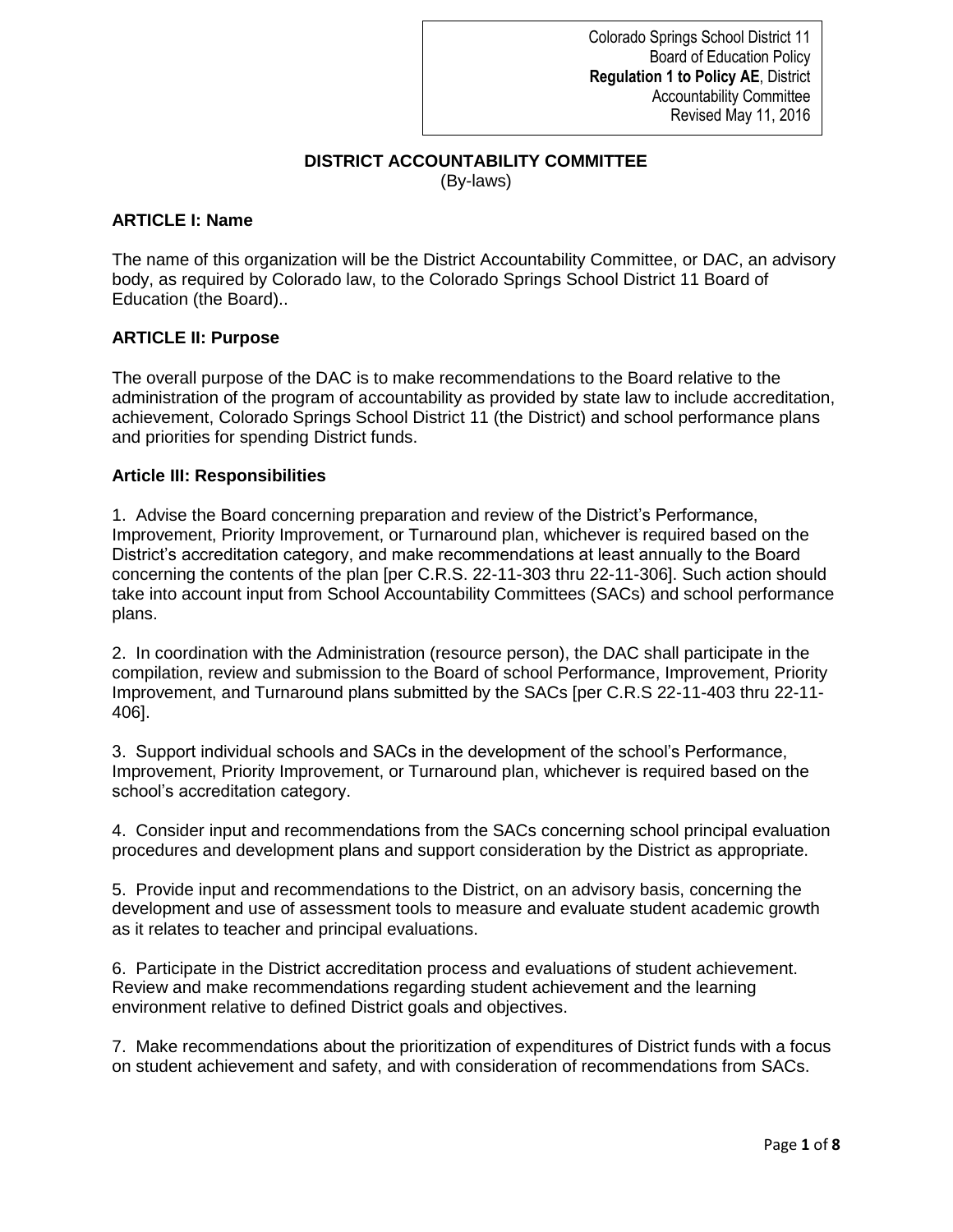8. Review charter school applications and report to the District Board the findings of the reviews.

9. Work to increase the level of parent/guardian engagement in the District and in the schools of the District by publicizing opportunities to serve, soliciting parents/guardians to serve on the DAC and SACs, and assisting the District in implementing the parent/guardian engagement policy adopted by the Board.

10. Assist SACs and school personnel in increasing parents'/guardians' engagement with educators, including but not limited to parents'/guardians' engagement in creating students' Reading to Ensure Academic Development Act (READ) plans, in creating students' Individual Career and Academic Plans (ICAP), and in creating students' plans to address chronic absenteeism and/or habitual truancy.

11. Provide input to the Board concerning the creation and enforcement of the District student conduct, discipline, and attendance code.

12. At least annually, in coordination with the Board, cooperatively determine any areas and issues that the DAC should study and then report the DAC findings and recommendations to the Board.

13. The Board may also task the DAC directly in other Board policies.

# **ARTICLE IV: Membership**

The membership of the DAC shall be approved annually by the Board. The membership composition will be developed in accordance with the guidelines in policy AE, Accountability/ Commitment to Accomplishment. Per state law and Policy AE, a parent/guardian shall not be eligible to serve in a parent/guardian category on the DAC if he or she is employed by the District or a relative is employed by the District. In accordance with state law, relative is defined as a person's spouse, son, daughter, sister, brother, mother, or father.

# **Section 1**

The membership of the DAC shall consist of:

- Chair (should be a parent/guardian, if not, then a community member)
- Vice Chair (should be a parent/guardian, if not, then a community member will also chair Membership subcommittee)
- 4 parents/guardians with students in District regular elementary public schools
- 1 parent/guardian with GT/or Special needs
- 1 parent/guardian from ELL
- 2 parents/guardians with students in District regular middle schools
- 2 parents/guardians with students in District regular high schools
- 1 parent/guardian with a student in a District alternative school
- 1 parent/guardian with a student in a District charter school
- 3 teachers (one elementary school, one middle school and one high school)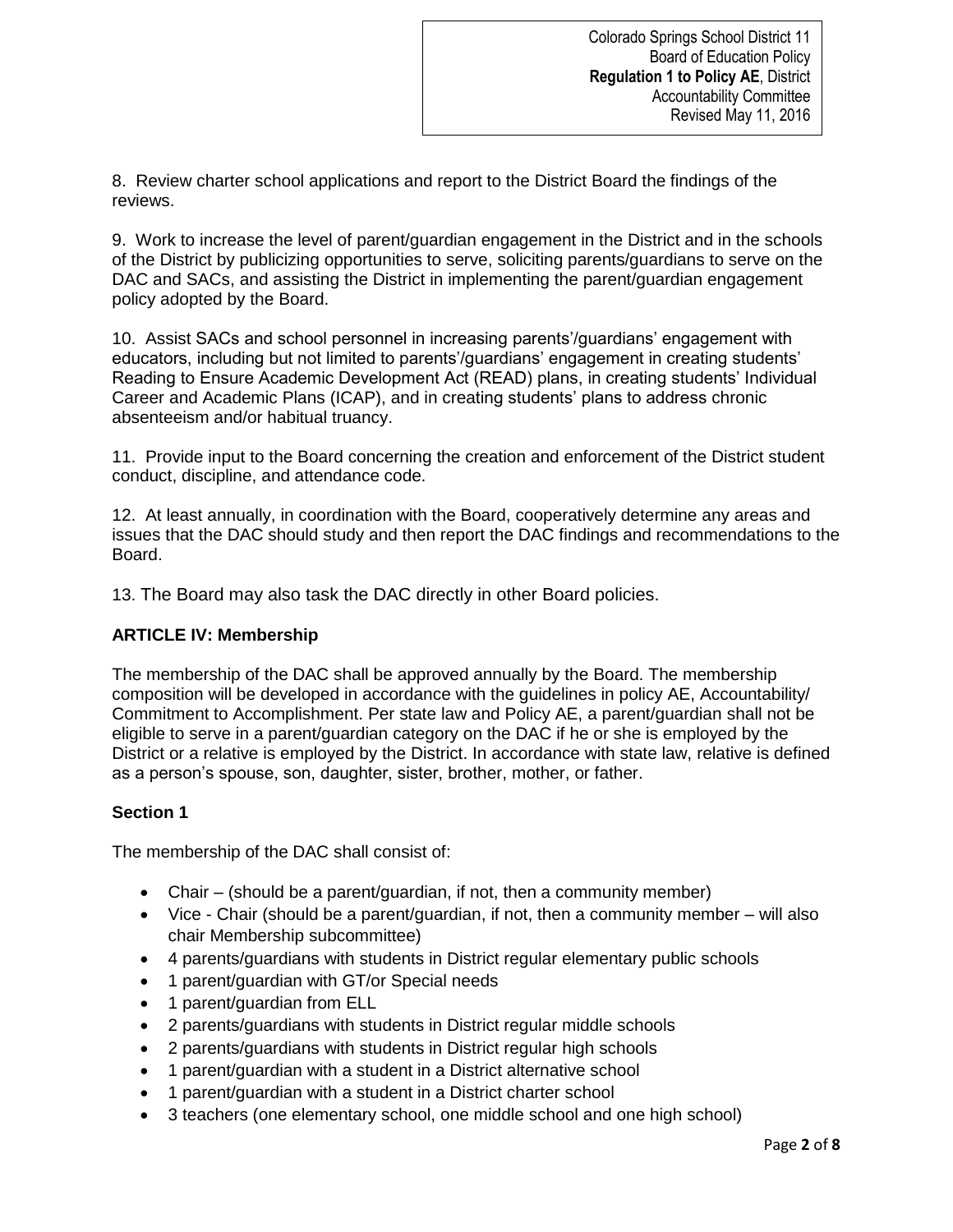- 3 school administrators (one elementary school, one middle school, and one high school)
- 4 community members living in the District without students in District schools
- 1 person involved in business or industry within the District's boundaries
- 1 person associated with the military community at Peterson AFB
- 1 Education Support Professional
- Chair of the DAC Budget Subcommittee
- Chair of the DAC Accreditation/Achievement Subcommittee
- Administrative Liaison (Appointed by the Superintendent), ex-officio, non-voting member
- Administrative support, ex-officio, non-voting member
- BOE Liaison ex-officio, non-voting member

Recommendations for parent/guardian school representatives may be submitted to the DAC Membership Committee by each School Accountability Committee (SAC) by April 15th of the school year.

The DAC Membership Subcommittee will solicit community representatives, teachers, and administrators as needed; and work with the schools and school SACs to meet the membership guidelines outlined above consistent with policy AE.

## **Section 2**

The term of membership on the DAC will be two years and may be renewed. The DAC and DAC Membership Subcommittee will strive to stagger the terms of the DAC membership in order to retain continuity and expertise on the DAC. The DAC Membership Subcommittee will make recommendations for membership to the DAC no later than one week before the May DAC meeting for the following school year. The DAC will forward recommendations for membership to the Board, for approval, no later than the first Board meeting in June for the following school year. The Board may add members or remove members as needed in coordination with the DAC.

The membership year will be from July 1 to June 30.

# **Section 3**

Regular attendance is expected at DAC and DAC Subcommittee meetings. In the event a DAC voting representative cannot attend a meeting, he or she is expected to notify the Chair or administrative support person. Any member with two unexcused consecutive absences, or three excused absences, will be contacted by the Membership Committee chair or designee to determine his/her intent to continue on the DAC. In the event that a DAC member is unable to complete their term, the Membership Subcommittee will nominate a replacement to be approved by the DAC and then approved by the Board.

## **Section 4**

The Board will name a director or directors from its membership to serve as a non-voting liaison to the DAC. The Board may also designate liaisons to the standing committees as desired.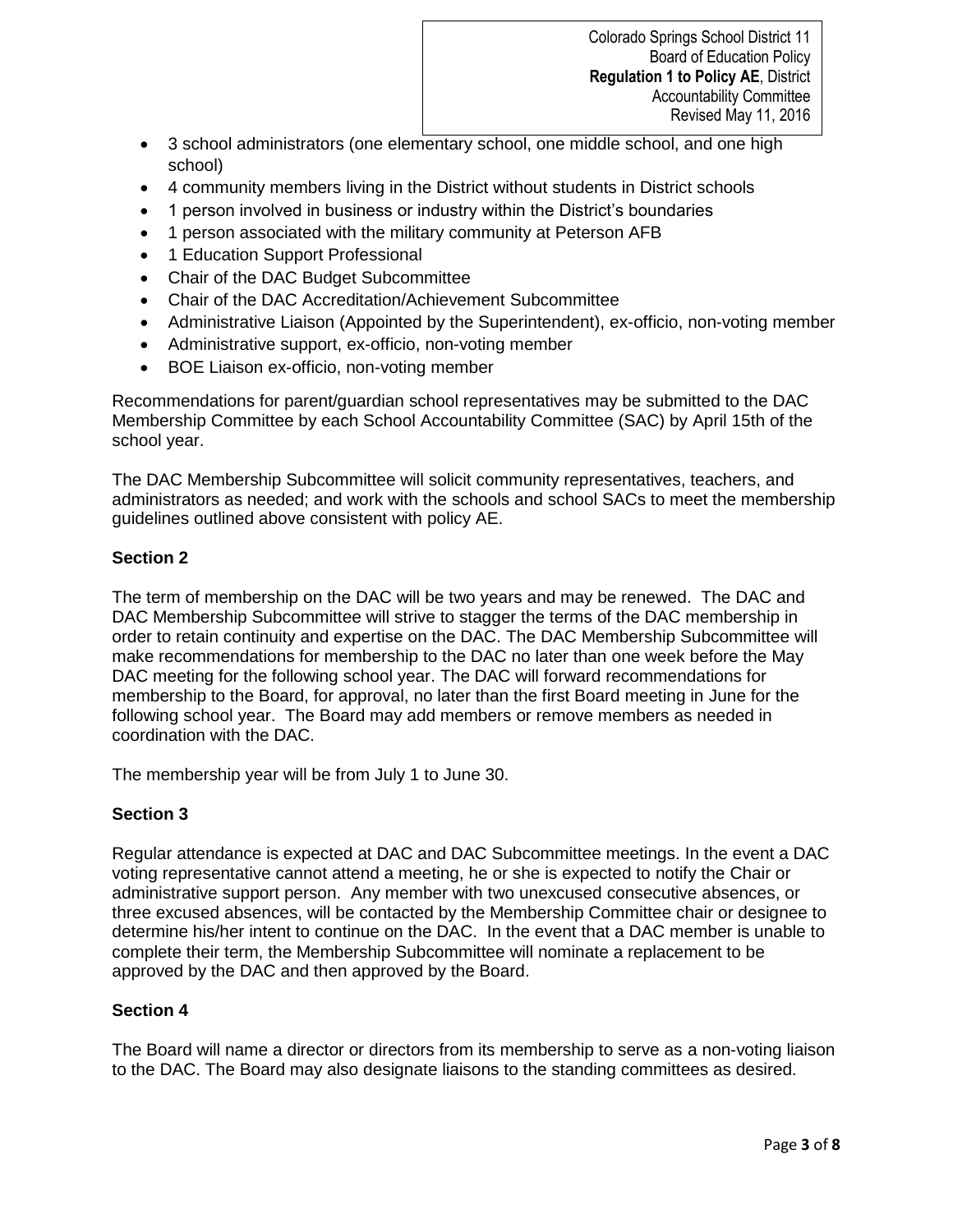# **ARTICLE V: Officers**

## **Section 1**

The elected officers will be a chair and a vice-chair.

## **Section 2**

The DAC chair will be elected annually and may serve no more than two consecutive years. The term of office for the vice-chair will be one year and may be renewed annually.

## **Section 3**

The elected chair and vice-chair will be elected by a majority vote of the DAC voting membership present at the May meeting subject to approval by the Board in June. They will assume office July 1 of that year.

## **Section 4**

The DAC chair will call and preside at all meetings, appoint Subcommittee chairs with approval of the DAC (with the exception of the Membership Subcommittee chair) and, in general, conduct the business of the DAC. The DAC chair will also serve as facilitator of the DAC/SAC/Parent work sessions and conferences. The designated vice-chair will serve in the absence of the DAC chair.

## **Section 5**

The Administration resource person, administrative support, and Board liaison(s) shall serve as non-voting ex officio members.

## **Section 6**

In the event the Board requests DAC input/

recommendations on short notice and there is not sufficient time to call a special meeting of the DAC, the DAC chair or designee will make every effort to solicit input electronically from the DAC voting membership in such cases.

## **Section 7**

In coordination with the Board, the DAC will develop charges for the DAC for the upcoming school year. Charges will be submitted to the Board for approval in October of each academic year.

## **ARTICLE VI: Subcommittees**

## **Section 1**

During any school year there will be, at a minimum, a Membership Subcommittee, a Training and SAC Support Subcommittee, a Budget Subcommittee and an Achievement/Accreditation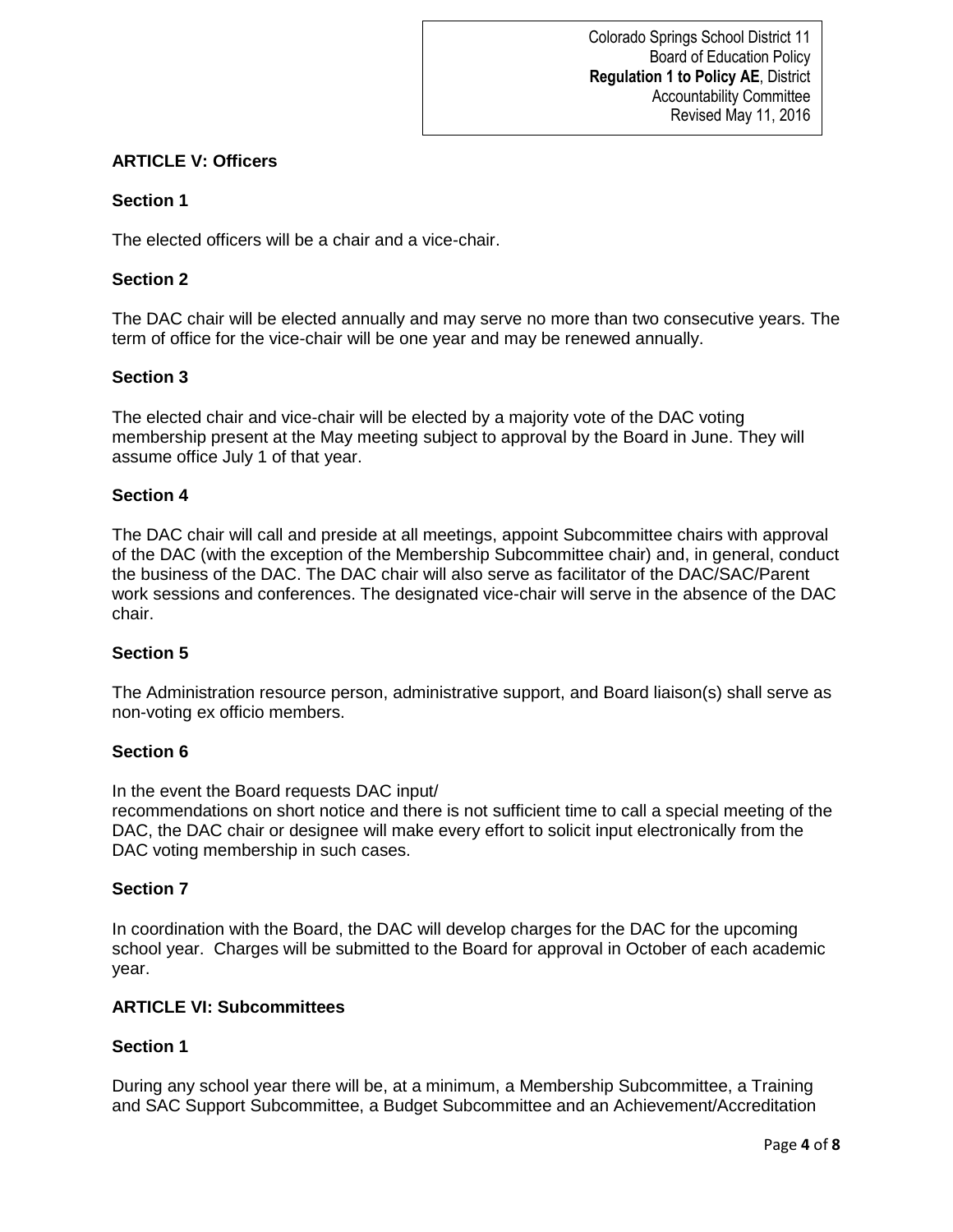Subcommittee as standing committees. Additional ad hoc subcommittees will be formed as deemed necessary by the DAC in coordination with the Board. The chairs for all standing committees must be parents/guardians or community members of the District who are not employees of the District. To the extent possible, the parent/guardian representation should be the largest of any subgroup on any DAC subcommittee. DAC members are strongly encouraged, but not required, to serve on at least one DAC subcommittee. Membership for all DAC subcommittees will be coordinated/screened by the Membership Subcommittee and then forwarded to the DAC for approval. The final approval for the Budget and Accreditation Subcommittees will be by the Board and will be submitted to the Board not later than October 1 of each academic year. The Board may add members or remove members as needed in coordination with the DAC.

## **Section 2**

The District will provide administrative resource/secretarial support to the subcommittees as necessary.

## **Section 3**

Subcommittee chairs will give notice of all subcommittee meetings to the DAC chairman and administration resource person to be reported to the DAC. A simple majority of the approved committee membership shall constitute a quorum for voting purposes at any scheduled meeting.

#### **Section 4**

Each additional ad-hoc subcommittee will submit a proposed goals and membership list, for the review and preliminary approval of the DAC. Subcommittee goals will be sanctioned by the DAC and submitted to the Board for final approval. All ad-hoc subcommittees will have a sunset date for the committee as determined by the DAC in coordination with the Board.

#### **Membership Subcommittee**

The Membership Subcommittee shall be chaired by the Vice Chair. Membership on the Subcommittee shall be primarily constituted by members of the DAC. The Subcommittee is responsible for recruiting/screening potential members, working with the DAC administrative liaison to maintain membership rosters, school SAC contact info, attendance, etc. Proposed nominees for DAC membership and for Chair and Vice-Chair will be provided to DAC members not later than one week before the May meeting. Nominations may also be taken from the floor. Nominees' consent will be required to be considered as a candidate for DAC membership or for office.

## **Training and SAC Support Subcommittee**

The Chair should be appointed from within the DAC. Membership may be a combination of DAC and non-DAC members but should be primarily members. The Subcommittee will be responsible for training programs for DAC and SAC members, e.g. training on UDIP and USIP development and monitoring, reviewing and updating handbook(s), etc. This group would be the lead for developing the annual training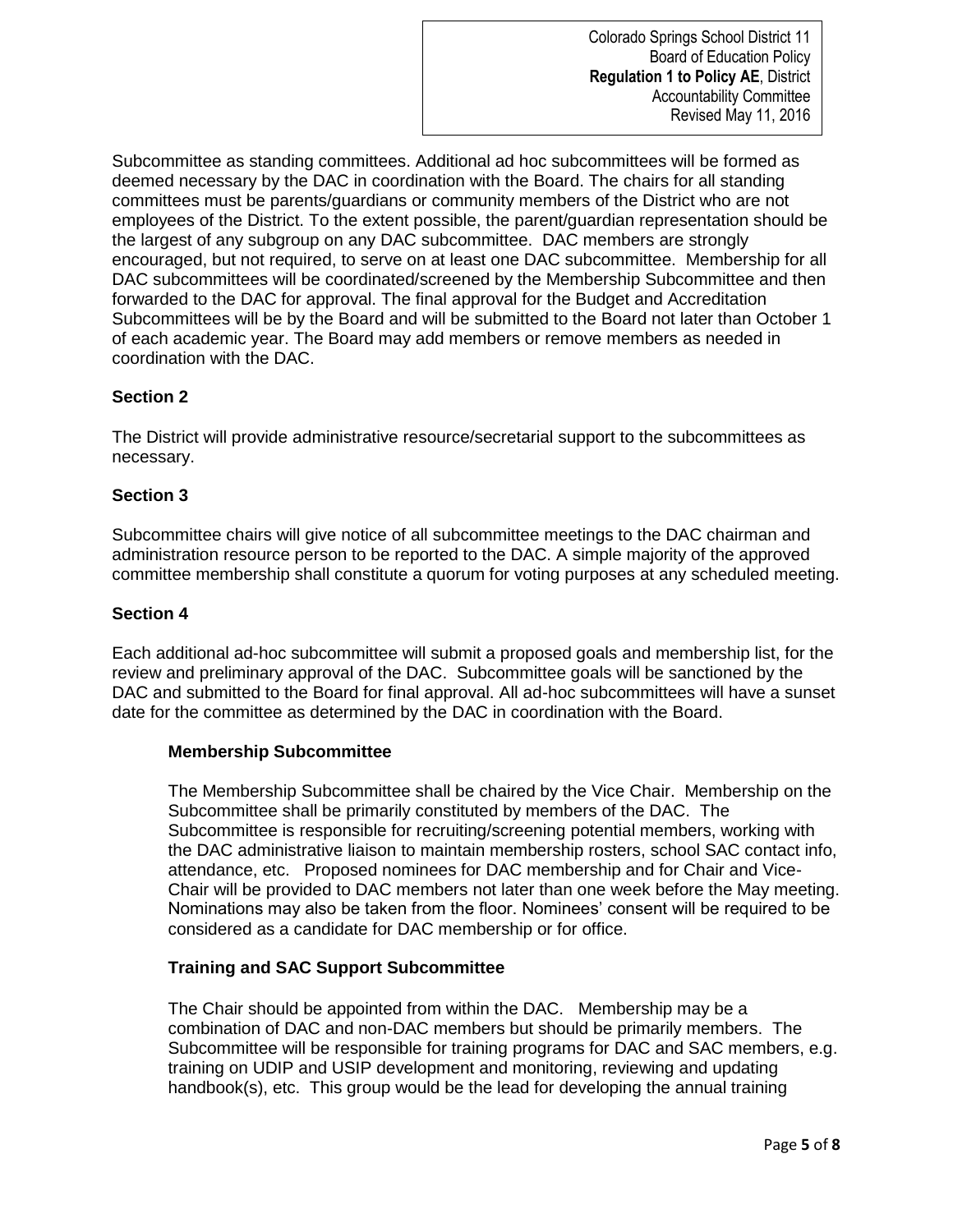program for SACs and the DAC and be a lead resource for developing and presenting at SAC/DAC/Parent work sessions and conferences. Subcommittee members would also be a lead resource for providing assistance to SACs.

## **Budget Subcommittee**

The Budget Subcommittee will make recommendations, as approved by the DAC, to the Board relative to cost containment, budget management and the prioritization of expenditures of District funds as related to student achievement and student safety; and perform additional non-administrative functions pertaining to District funds as directed by the Board and sanctioned by the DAC.

The terms of the members of the Budget Subcommittee will normally be for two (2) years, will be overlapping to the best extent possible in order to provide synergy within the committee, and will be subject to annual approval by the Board.

## **Achievement/Accreditation Subcommittee**

The Achievement/Accreditation Subcommittee will make recommendations, as approved by the DAC, to the Board relative to student achievement, accreditation of the District and District schools, and the development of the District's Performance, Improvement, Priority Improvement, or Turnaround plan as required based on the District's accreditation category [per C.R.S 22-11-303 thru C.R.S 22-11-306]. Such action should take into account input from school accountability committees (SACs) and school performance plans.

In coordination with the Administration (resource person), the DAC Achievement/Accreditation Subcommittee shall also serve as the DAC lead agency in the compilation and submission to the Board the school Performance, Improvement, Priority Improvement, and Turnaround plans submitted by the schools/SACs [per C.R.S 22-11-403 thru 22-11-406]. (See also AE-R-1, Article III, Item 2.)

The terms of the members of the Achievement/Accreditation Subcommittee will normally be for two (2) years, and will be overlapping to the best extent possible in order to provide synergy within the committee.

# **ARTICLE VII: Meetings**

## **Section 1**

All meetings will be open to the public. Meetings of the DAC will normally be held monthly during the school year. Meeting dates and times will be set by the DAC Chair in coordination with the DAC.

**DAC/SAC/Parent Work Sessions and Conferences:** The DAC will meet with representatives of all SACs in open session at least four times during the school year. The first meeting will be in September to provide extensive SAC training for new and continuing members of SACs. Remaining meetings will be scheduled by the DAC chair, approximately quarterly to provide updates on SAC/DAC topics of interest related to SAC/DAC responsibilities; provide a chance to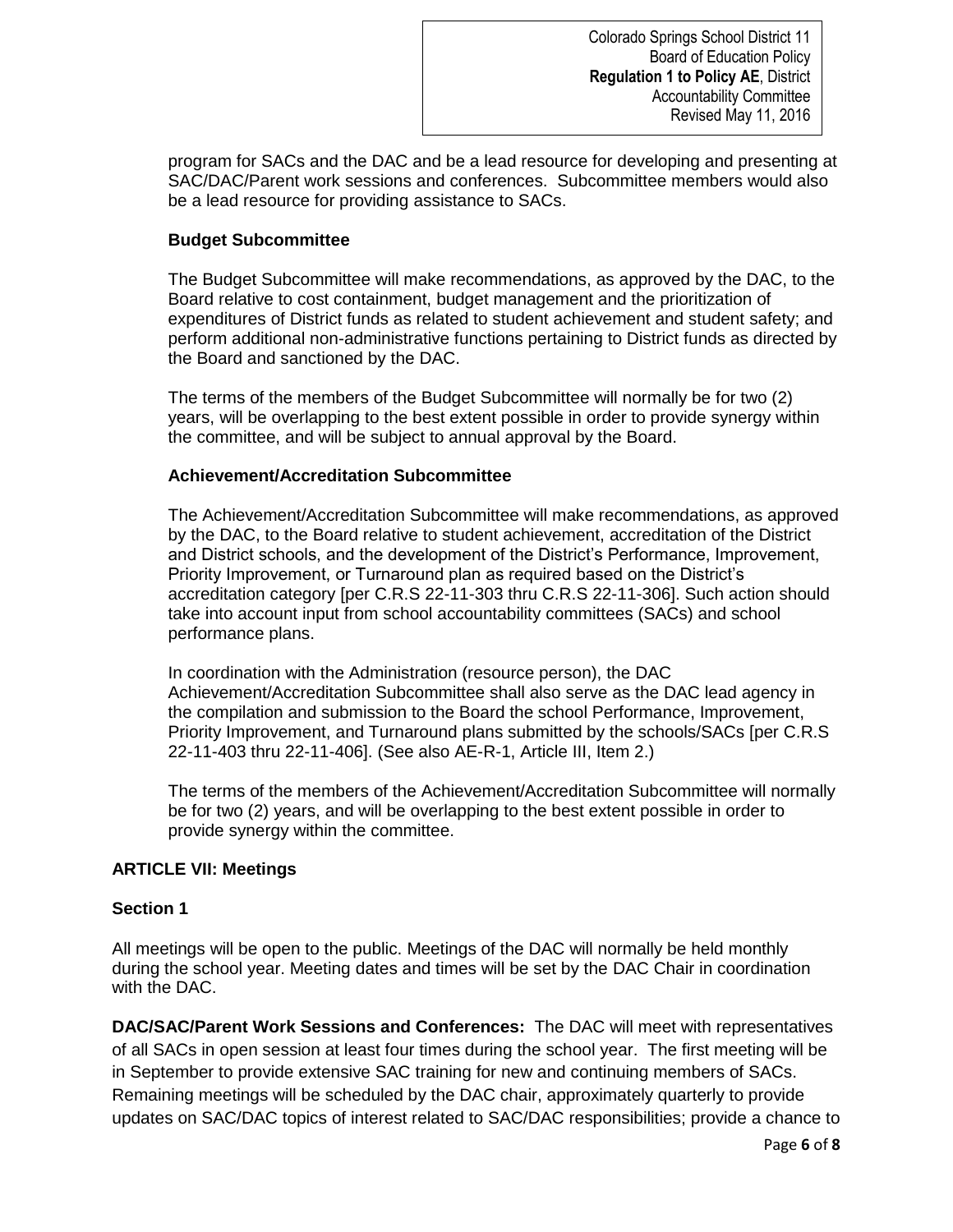obtain input from SACs on budget, achievement, safety/security, discipline matters parent/guardian engagement, etc., and facilitate peer discussions between SACs on best practices and problems/issues of mutual interest. Parents/guardians interested in being involved in SACs or DAC will be encouraged to participate in these information sessions.

## **Section 2**

Notification of DAC meetings/events will be sent to all DAC members, Board members, and appropriate Administration officials. Notification will be by email or other electronic means where possible.

Dates, agendas, and minutes of meetings of the DAC and DAC subcommittees will be posted on the District web site.

Notification of all special/rescheduled meetings and/or DAC/SAC/Parent Work Sessions and Conferences will be sent to schools and DAC members sufficiently in advance for the public to be notified as well as posted on the District web site.

## **Section 3**

Proper notice having been given, the voting members present will constitute a quorum for the full DAC for regular and special meetings.

## **Section 4**

Special meetings of the DAC may be called by the chair or a majority of the DAC voting membership. At least seven days advance notice of special meetings will be given to members.

## **ARTICLE VIII: Rules of order**

The current edition of Robert's Rules of Order, Newly Revised, will be the authority of parliamentary law in meetings.

## **ARTICLE IX: Amendments**

## **Section 1**

These by-laws may be amended by a two-thirds vote of the voting membership present at any regular meeting following prior written notice of the proposed changes of at least seven days to all members.

## **Section 2**

All amendments to the by-laws will be submitted to the Board Policy Committee for review (see Policy BG) and are subject to approval by the Board.

Adopted December 6, 1971 Revised December 15, 1977 Revised December 9, 1981